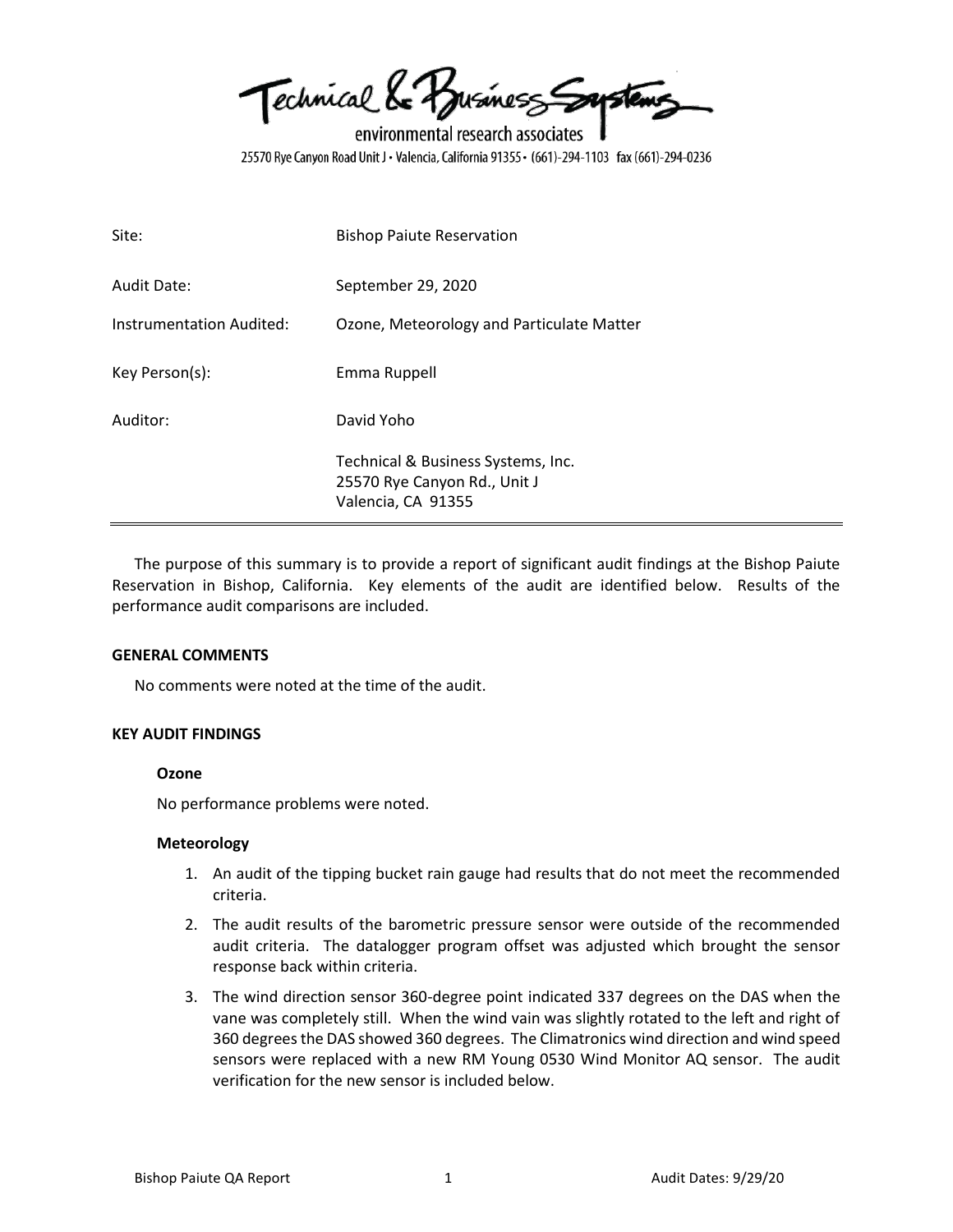# **Particulate Matter (PM<sup>10</sup> and PM2.5)**

No performance problems were noted.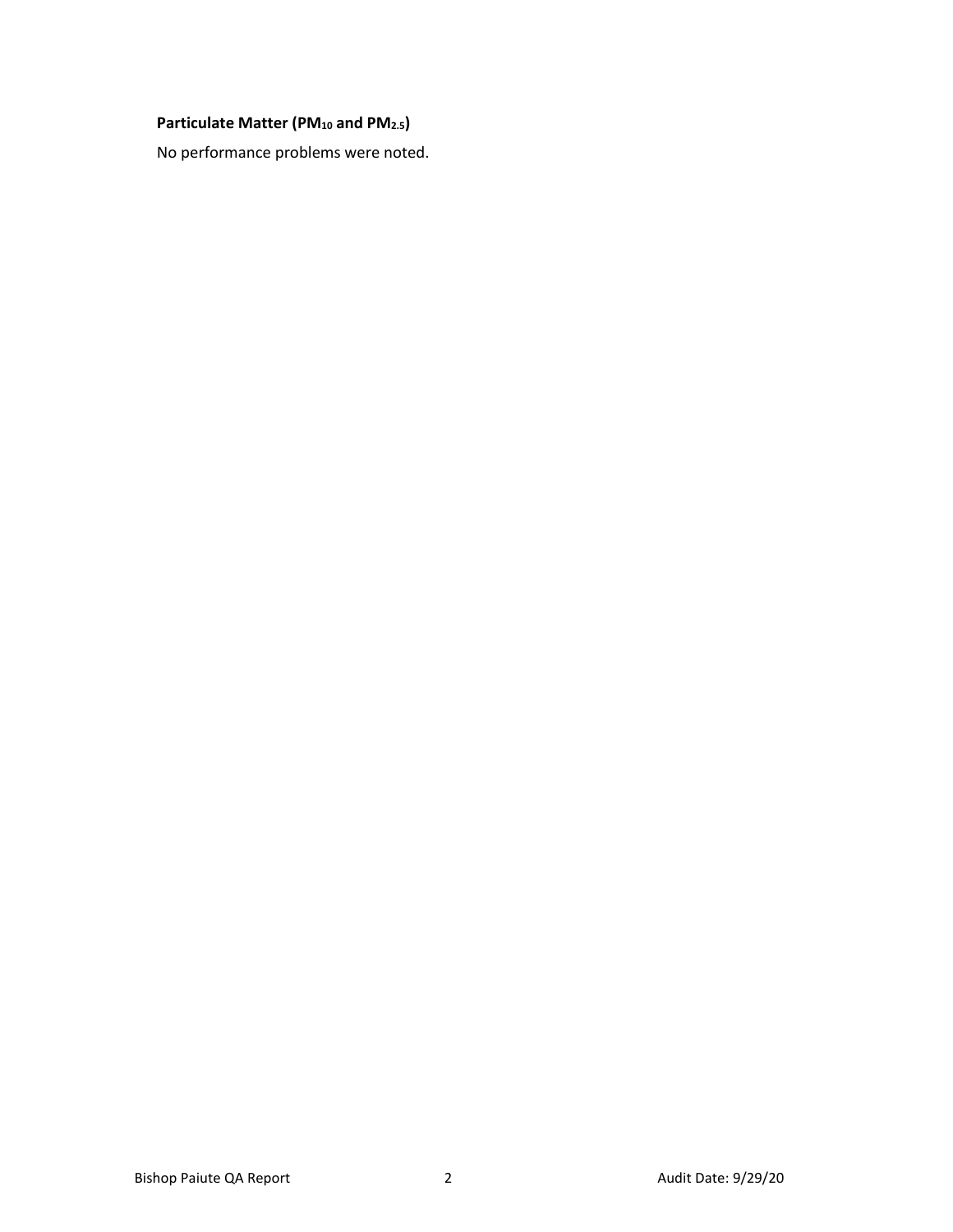

25570 Rye Cyn Rd., Unit J *OZONE* Valencia, CA 91355 (661) 294-1103

Date: **09/29/20** Site Name: **Bishop Paiute** Finish: 9:45 PST Project: QA Auditor: **David Yoho** Witness: **Emma Ruppell**

Analyzer make: **Thermo Electron** Model: 49i Serial No.: **630719320** Filter: **NA** Sample flow: **0.608/0.552 lpm** Ozone Measure: **74282** Slope Set Point: **1.000** Ozone Ref: **103192** Zero Set Point: **-0.40** Last Calibrated: **NA** Range: **0.5 ppm**

**Operator: Emma Ruppell** 

| O <sub>3</sub> | <b>PPM</b>   | <b>PPM</b> | <b>PPM</b> |
|----------------|--------------|------------|------------|
| <b>Audit</b>   | <b>Input</b> | <b>DAS</b> | Dif        |
| Point          | (X)          | Y)         | (%)        |
|                | 0.000        | 0.001      |            |
|                | 0.030        | 0.029      | $-3.3$     |
|                | 0.080        | 0.077      | $-3.8$     |
|                | 0.180        | 0.176      | $-2.2$     |

Linear Regression: (Y=PPM Corrected, X=PPM Input)

| <b>Audit Statisitics</b> |        |  |  |  |
|--------------------------|--------|--|--|--|
| Slope:                   | 0.974  |  |  |  |
| Intercept:               | 0.000  |  |  |  |
| Correlation:             | 0.9999 |  |  |  |

Comments:

No problems were noted.

|                        |             |               |      | <b>Certification</b> |
|------------------------|-------------|---------------|------|----------------------|
| <b>Audit Equipment</b> | <b>Make</b> | <b>Model</b>  | ID   | Date                 |
| Dilution System:       | API         | <b>M700EU</b> | 83   | 9/9/20               |
| Ozone Standard:        | API         | <b>M700EU</b> | 83   | 09/09/20             |
| Zero Air System:       | API         | 701           | 2427 | ΝA                   |
|                        |             |               |      |                      |

| --------------   | .   | .                              | ິ          | <u>,,,,,,,,</u> |
|------------------|-----|--------------------------------|------------|-----------------|
| Zero Air System: | API | 701                            | 2427       | <b>NA</b>       |
|                  |     |                                |            |                 |
|                  |     | <b>Ozone Transfer Standard</b> |            |                 |
| Sample Freq: NA  |     | Cell Temperature:              |            | NA deg C        |
| Control Freq: NA |     | <b>Ambient Pressure:</b>       |            | NA "Hg          |
| Span Setting: NA |     | Certification Slope:           | 0.9956     |                 |
|                  |     | Certification Intercept:       | 0.0000 ppm |                 |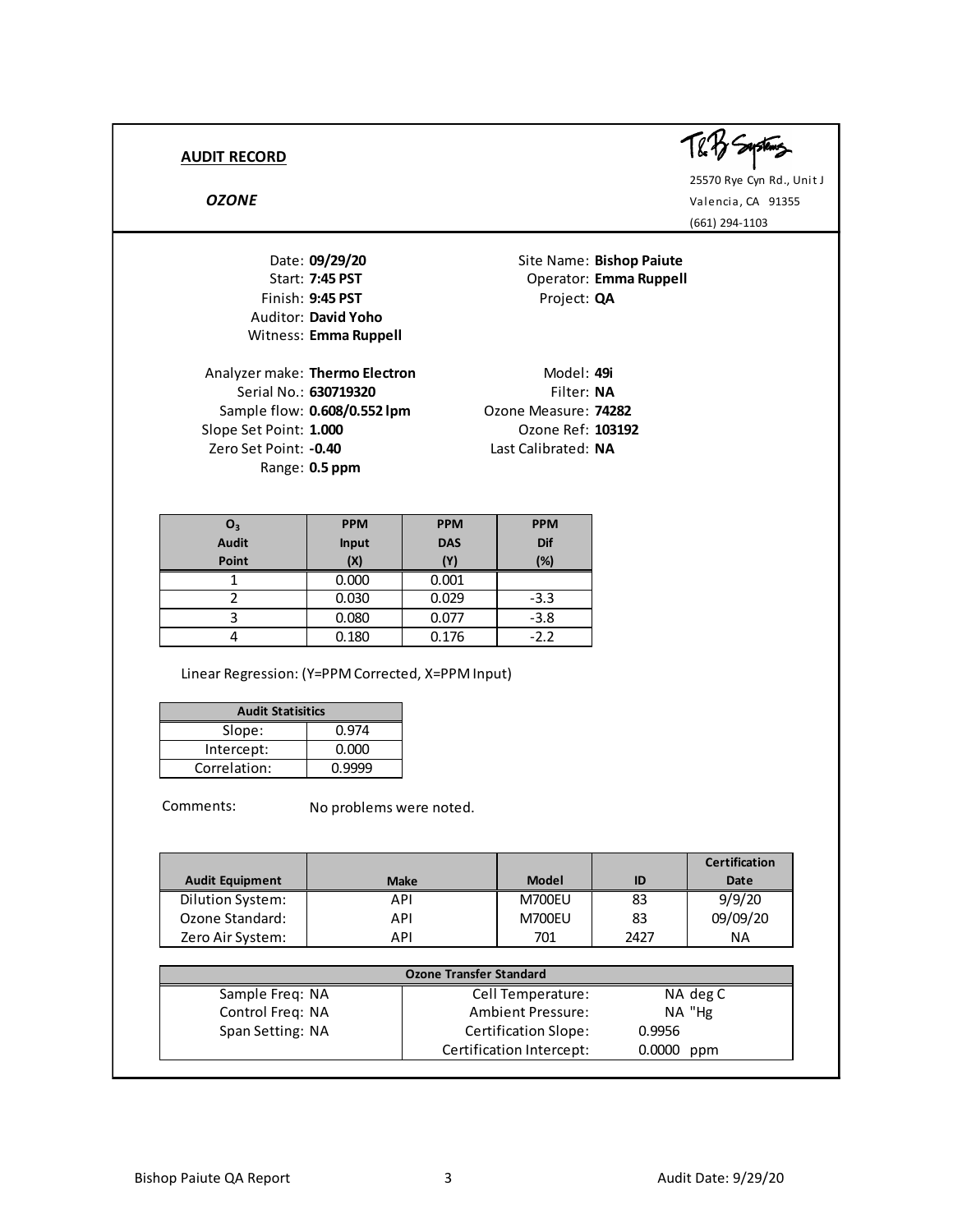## **HORIZONTAL WIND SPEED** Valencia, CA 91355



25570 Rye Cyn Rd., Unit J (661) 294-1103

Date: **09/29/20** Site Name: **Bishop Paiute** Start: **10:00 PST** Operator: **Emma Ruppell** Finish: 13:30 PST Project: QA Auditor: **David Yoho** Witness: **Emma Ruppell** Manufacturer: **Climatronics** Model: 100075 Serial No.: **4924** Sensor Ht.: **10 meters** K factor: **1.4 0.1 gm cm** Starting torque: Range: **0 - 125 mph 1.128 1.138 0.60 mph** Last Calibrated: **NA 1.1 mph** Starting threshold criteria:

| <b>Audit</b><br>Point | <b>Input</b><br><b>MPH</b> | <b>DAS</b><br><b>MPH</b> | Diff.<br><b>MPH</b> |
|-----------------------|----------------------------|--------------------------|---------------------|
|                       | 0.30                       | 0.30                     | 0.00                |
|                       | ጸ 19                       | 8.22                     | 0.03                |

*±.56 MPH; ws ≤ 11.2 MPH Audit Criteria:*

| <b>Audit</b><br>Point | <b>Input</b><br><b>MPH</b> | <b>DAS</b><br><b>MPH</b> | Diff.<br>% |
|-----------------------|----------------------------|--------------------------|------------|
|                       | 16.08                      | 16.08                    | 0.0        |
|                       | 31.86                      | 31.88                    | 0.1        |
|                       | 47.64                      | 47.66                    | 0.0        |

*± 5%; ws > 11.2 MPH Audit Criteria:*

Comments: No problems were noted. Following the audit, the wind speed sensor was replaced with a RM Young 05305 Wind Monitor AQ sensor.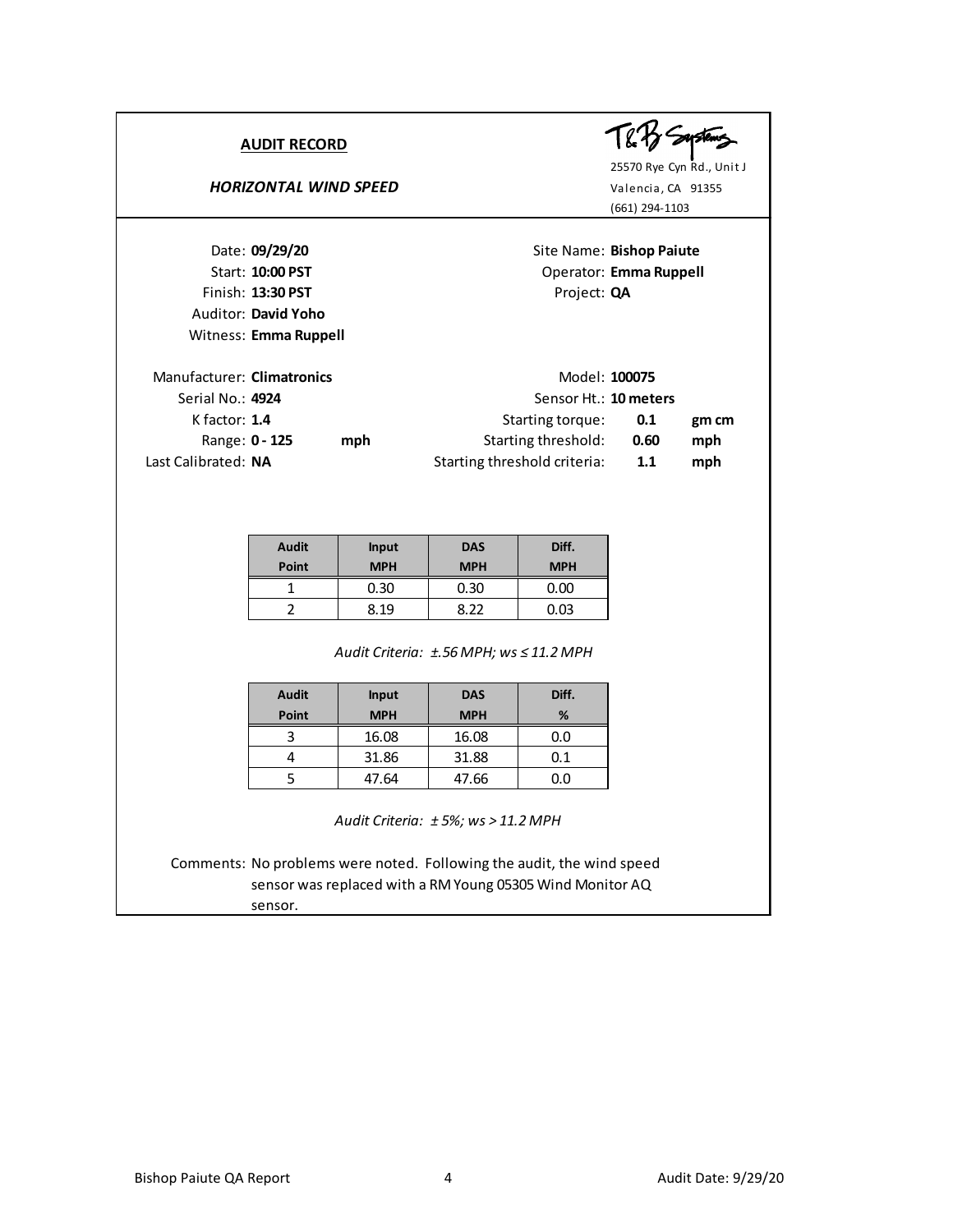## **HORIZONTAL WIND SPEED** Valencia, CA 91355



25570 Rye Cyn Rd., Unit J (661) 294-1103

Date: **09/29/20** Site Name: **Bishop Paiute** Start: **10:00 PST** Operator: **Emma Ruppell** Finish: 13:30 PST Project: QA Auditor: **David Yoho** Witness: **Emma Ruppell**

| Manufacturer: RM Young<br>Model: 05305 |  |     |                              |      |       |
|----------------------------------------|--|-----|------------------------------|------|-------|
| Serial No.: 179042                     |  |     | Sensor Ht.: 10 meters        |      |       |
| K factor: $3.8$                        |  |     | Starting torque:             | 0.1  | gm cm |
| Range: 0 - 125                         |  | mph | Starting threshold:          | 0.36 | mph   |
| Last Calibrated: NA                    |  |     | Starting threshold criteria: | 1.1  | mph   |

| <b>Audit</b><br>Point | Input<br><b>MPH</b> | <b>DAS</b><br><b>MPH</b> | Diff.<br><b>MPH</b> |
|-----------------------|---------------------|--------------------------|---------------------|
|                       | 0.00                | 0.00                     | 0.00                |
|                       | 5.73                | 5.73                     | 0.00                |

*±.56 MPH; ws ≤ 11.2 MPH Audit Criteria:*

| <b>Audit</b> | Input      | <b>DAS</b> | Diff. |
|--------------|------------|------------|-------|
| Point        | <b>MPH</b> | <b>MPH</b> | %     |
|              | 17.18      | 17.18      | 0.0   |
|              | 28.63      | 28.63      | 0.0   |
| 5            | 40.08      | 40.08      | 0.0   |
| 6            | 51.53      | 51.53      | 0.0   |
|              | 62.98      | 62.98      | 0.0   |
| Q            | 74.43      | 74.43      | 0.0   |

*± 5%; ws > 11.2 MPH Audit Criteria:*

Comments: No problems were noted with the replacement sensor.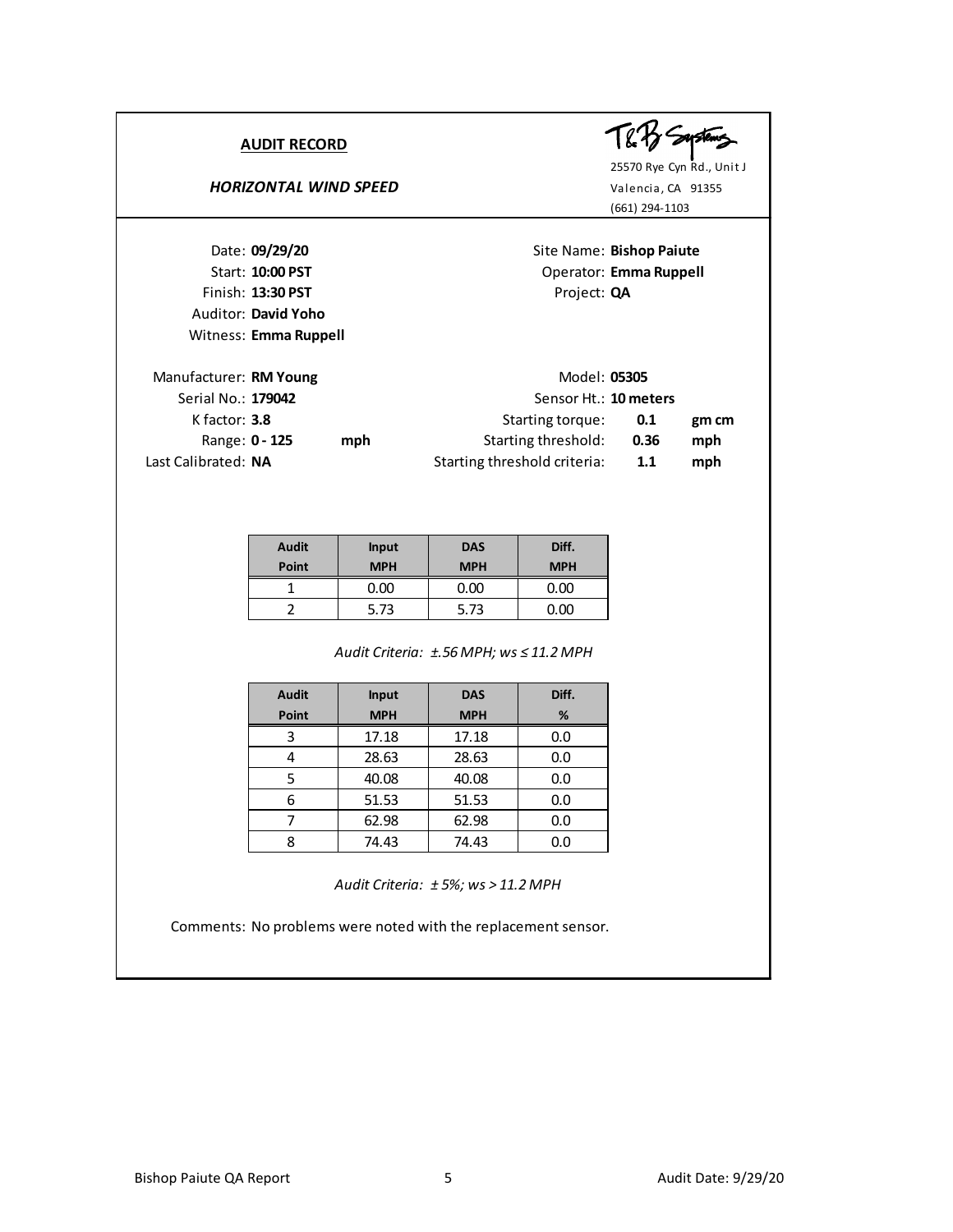Auditor: **David Yoho** Witness: **Emma Ruppell**

#### **HORIZONTAL WIND DIRECTION** Valencia, CA 91355



25570 Rye Cyn Rd., Unit J (661) 294-1103

Date: **09/29/20** Site Name: **Bishop Paiute** Start: **10:00 PST** Operator: **Emma Ruppell** Finish: 13:30 PST Project: QA

| Manufacturer: Climatronics | Model: 100075                |      |       |
|----------------------------|------------------------------|------|-------|
| Serial No.: 4678           | Sensor Ht.: 10 meters        |      |       |
| K factor: 30               | Starting torque:             | 4    | gm cm |
| Range: 0 - 360°            | Starting threshold:          | 0.82 | mph   |
| Crossarm: 180°             | Starting threshold criteria: | 1.1  | mph   |
| Last Calibrated: NA        |                              |      |       |

| <b>Audit</b>   | <b>Degrees</b> | <b>Degrees</b> | Diff.          |
|----------------|----------------|----------------|----------------|
| Point          | Reference      | <b>DAS</b>     | <b>Degrees</b> |
| 1              | 360            | 337            | $-23$          |
| $\overline{2}$ | 90             | 87             | $-3$           |
| 3              | 180            | 178            | $-2$           |
| 4              | 270            | 267            | $-3$           |
|                |                |                |                |
|                |                |                |                |
|                |                |                |                |
|                |                |                |                |
|                |                |                |                |
|                |                |                |                |
|                |                |                |                |
|                |                |                |                |

*Audit Criteria: ± 5 degrees*

Comments: The 360 deg point indicated 337 on the DAS when the vane was completely still. When the wind vain was slightly rotated to the left and right of 360 the DAS showed 360 deg. The sensor was replaced with an RM Young 05305 Wind Monitor AQ.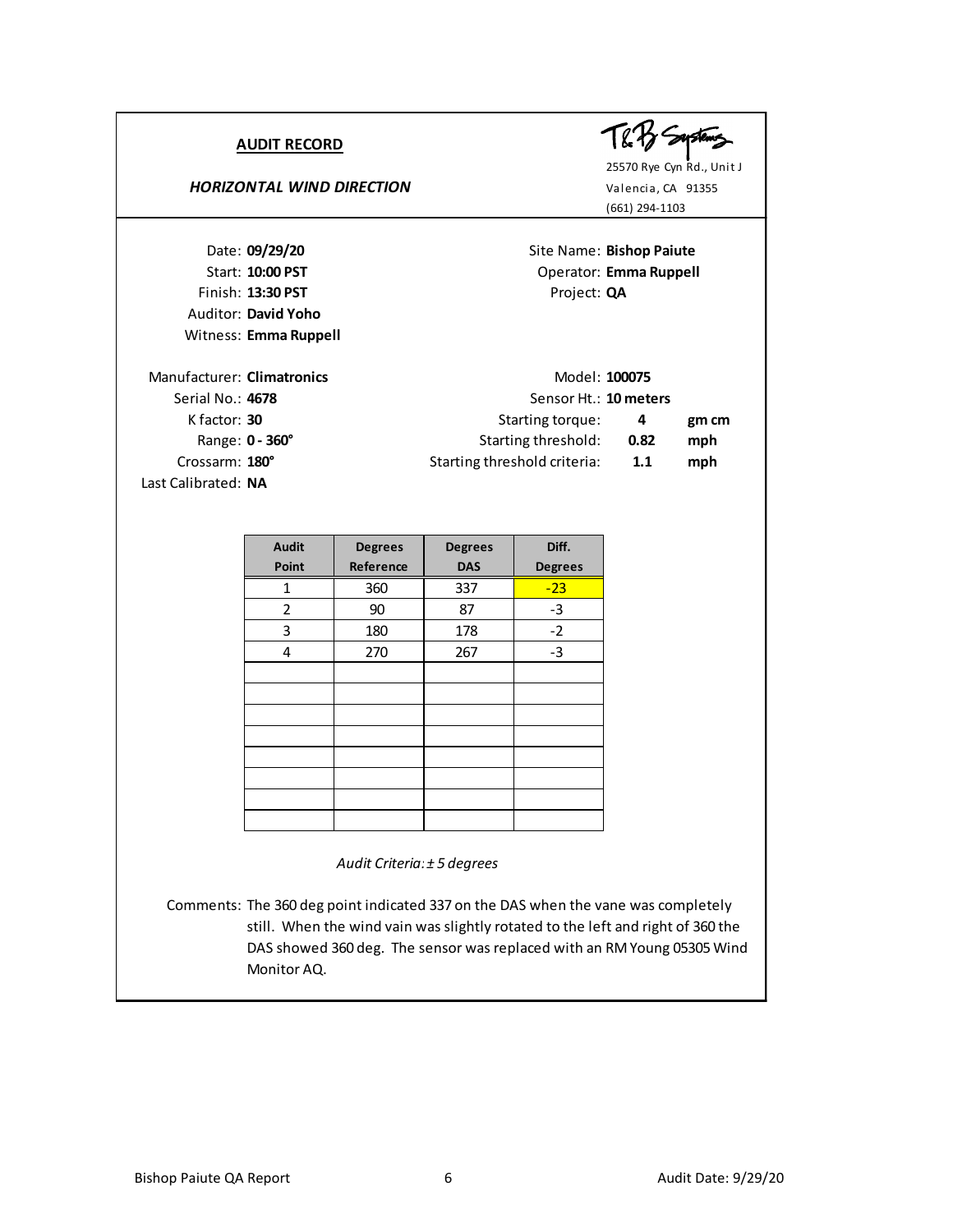| <b>AUDIT RECORD</b><br><b>HORIZONTAL WIND DIRECTION</b>                                             |                                                                                                                  | Valencia, CA 91355<br>(661) 294-1103 | 25570 Rye Cyn Rd., Unit J |
|-----------------------------------------------------------------------------------------------------|------------------------------------------------------------------------------------------------------------------|--------------------------------------|---------------------------|
| Date: 09/29/20<br>Start: 10:00 PST                                                                  | Site Name: Bishop Paiute                                                                                         | Operator: Emma Ruppell               |                           |
| Finish: 13:30 PST<br>Auditor: David Yoho<br>Witness: Emma Ruppell                                   | Project: QA                                                                                                      |                                      |                           |
| Manufacturer: RM Young<br>Serial No.: 179042<br>K factor: $37$<br>Range: 0 - 360°<br>Crossarm: 180° | Model: 05305<br>Sensor Ht.: 10 meters<br>Starting torque:<br>Starting threshold:<br>Starting threshold criteria: | 6<br>0.90<br>1.1                     | gm cm<br>mph<br>mph       |
| Last Calibrated: NA                                                                                 |                                                                                                                  |                                      |                           |

| <b>Audit</b>   | <b>Degrees</b><br><b>Degrees</b> |                | Diff.          |
|----------------|----------------------------------|----------------|----------------|
| Point          | Reference                        | <b>DAS</b>     | <b>Degrees</b> |
| 1              | 45                               | 46             | 1              |
| $\overline{2}$ | 90                               | 91             | 1              |
| 3              | 135                              | 134            | $-1$           |
| 4              | 180                              | 180            | ŋ              |
| 5              | 225                              | 226            | 1              |
| 6              | 270<br>272                       |                | 2              |
| 7              | 315                              | 318            | 3              |
| 8              | 0                                | $\overline{2}$ | 2              |
|                |                                  |                |                |
|                |                                  |                |                |
|                |                                  |                |                |
|                |                                  |                |                |

*Audit Criteria: ± 5 degrees*

Comments: No problems were noted with the replacement sensor.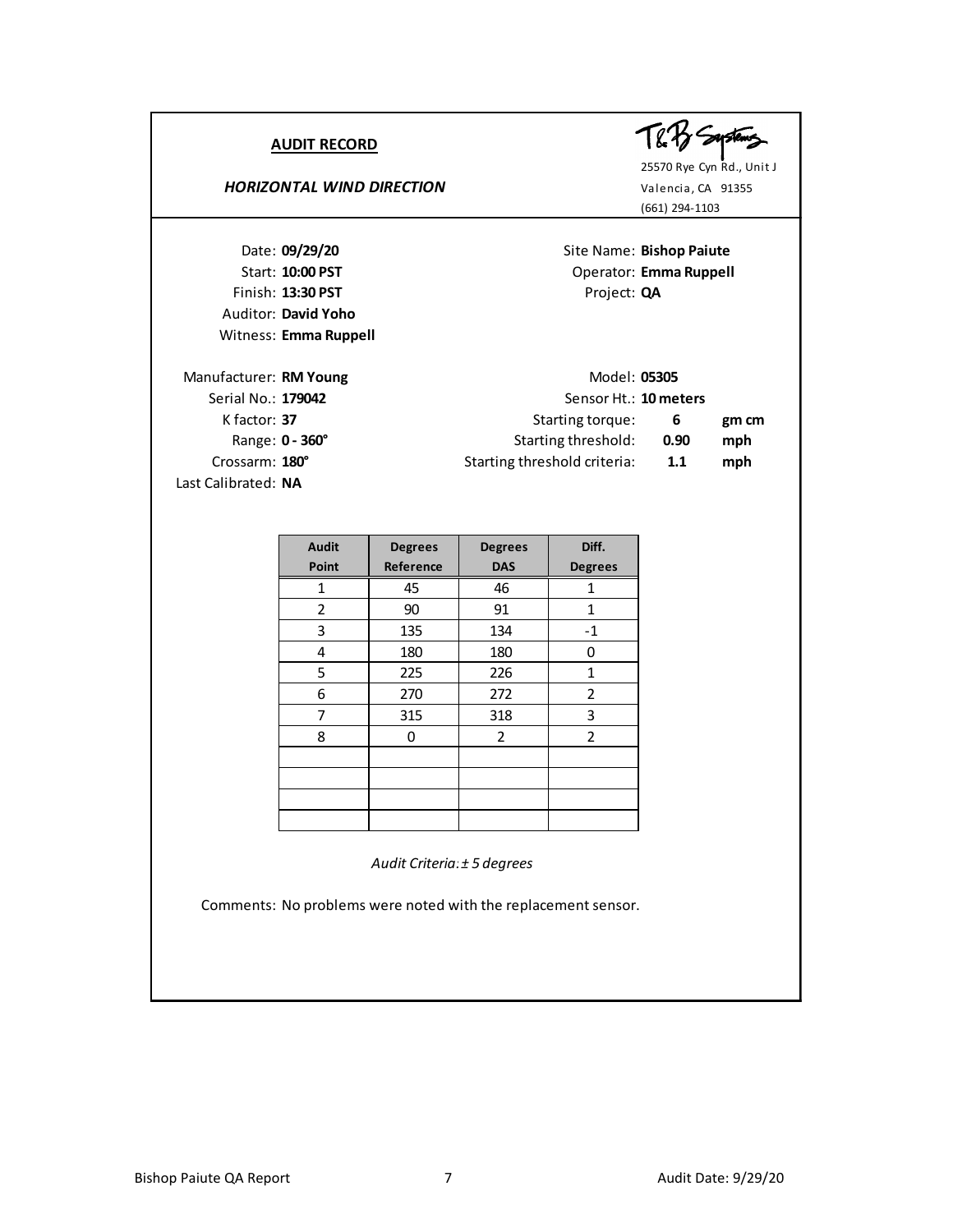# AMBIENT TEMPERATURE<br>
Valencia, CA 91355

Finish: 13:30 PST Project: QA Auditor: **David Yoho** Witness: **Emma Ruppell**

| Manufacturer: Climatronics |       |
|----------------------------|-------|
| Serial No.: 6916           |       |
| Lower Range: -22           | Deg F |
| Upper Range: 122           | Deg F |
| Last Calibrated: NA        |       |

T& By Seystems

25570 Rye Cyn Rd., Unit J (661) 294-1103

Date: **09/29/20** Site Name: **Bishop Paiute** Start: **10:00 PST** Operator: **Emma Ruppell** 

> Manufacturer: **Climatronics** Model: **62** Sensor Ht.: 9 m

| <b>Audit</b> | <b>Input</b> | <b>DAS</b> | Diff. |
|--------------|--------------|------------|-------|
| <b>Point</b> | Deg F        | Deg F      |       |
|              | 32.5         | 32.7       | 0.2   |
|              | 71.9         | 71.8       | -0.1  |
|              | 106.3        | 106.8      | ף נ   |

*± 1.8°F Audit Criteria:*

Comments: No problems were noted.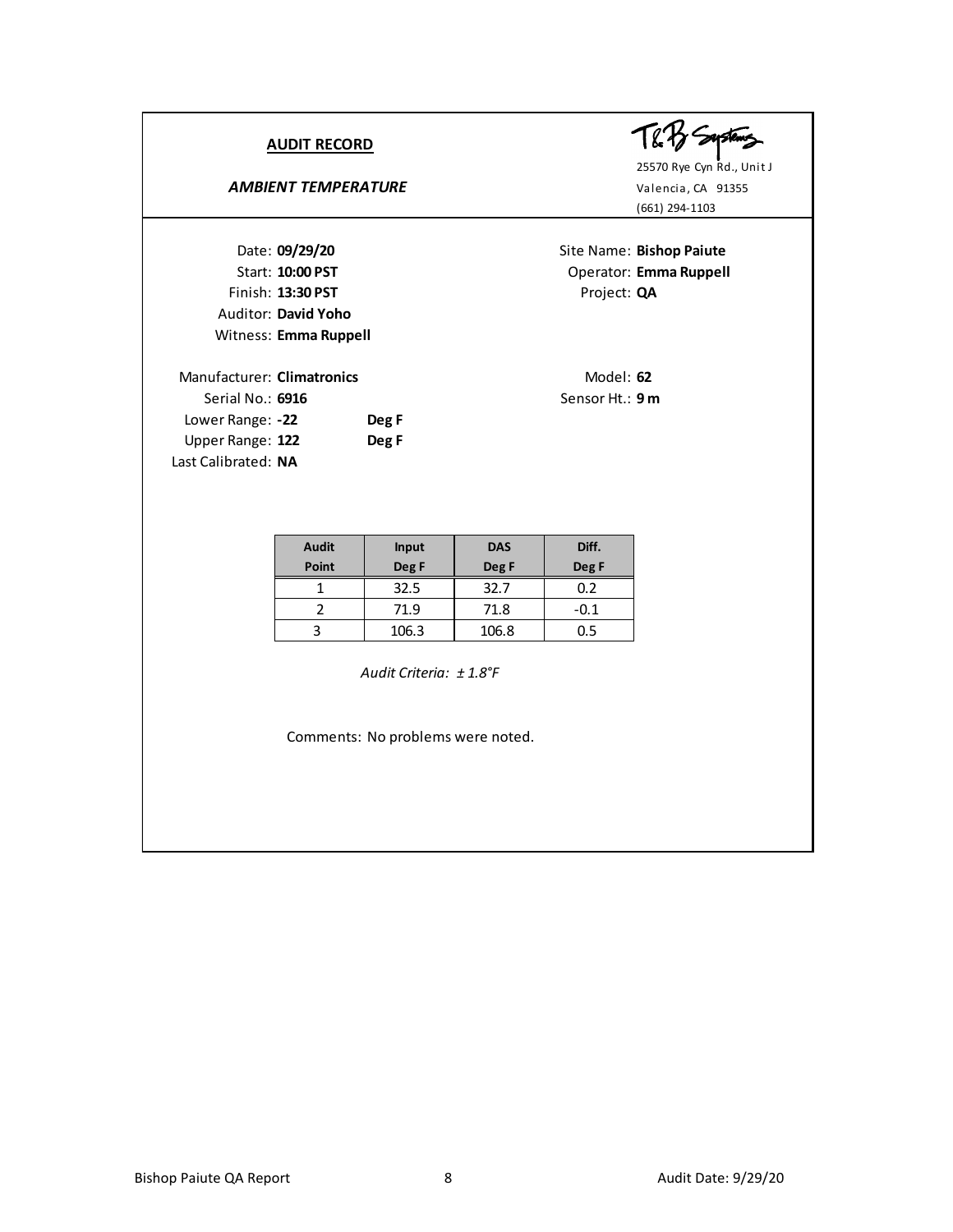|                                                                      | <b>AUDIT RECORD</b><br><b>PRECIPITATION</b>                                                                   |                                |                                     |                    | 25570 Rye Cyn Rd., Unit J<br>Valencia, CA 91355<br>(661) 294-1103 |
|----------------------------------------------------------------------|---------------------------------------------------------------------------------------------------------------|--------------------------------|-------------------------------------|--------------------|-------------------------------------------------------------------|
|                                                                      | Date: 09/29/20<br><b>Start: 9:00 PST</b><br>Finish: 10:00 PST<br>Auditor: David Yoho<br>Witness: Emma Ruppell |                                |                                     | Project: QA        | Site name: Bishop Paiute<br>Operator: Emma Ruppell                |
| Manufacturer: Climatronics<br>Serial No.: 956<br>Last Calibrated: NA | Units: inches                                                                                                 |                                |                                     | Funnel Diam.: 15.4 | Model: 100508-G1<br>Sensor Ht.: 1.5 m above roof<br>cm            |
|                                                                      | <b>Audit</b><br>Point<br>$\mathbf{1}$                                                                         | Input<br><b>Inches</b><br>1.06 | <b>DAS</b><br><b>Inches</b><br>1.39 | Diff.<br>%<br>31.5 |                                                                   |

*Audit Criteria: ±10% of input*

Comments: The audit results do not meet the criteria. The site operator was aware of the high response prior to the audit.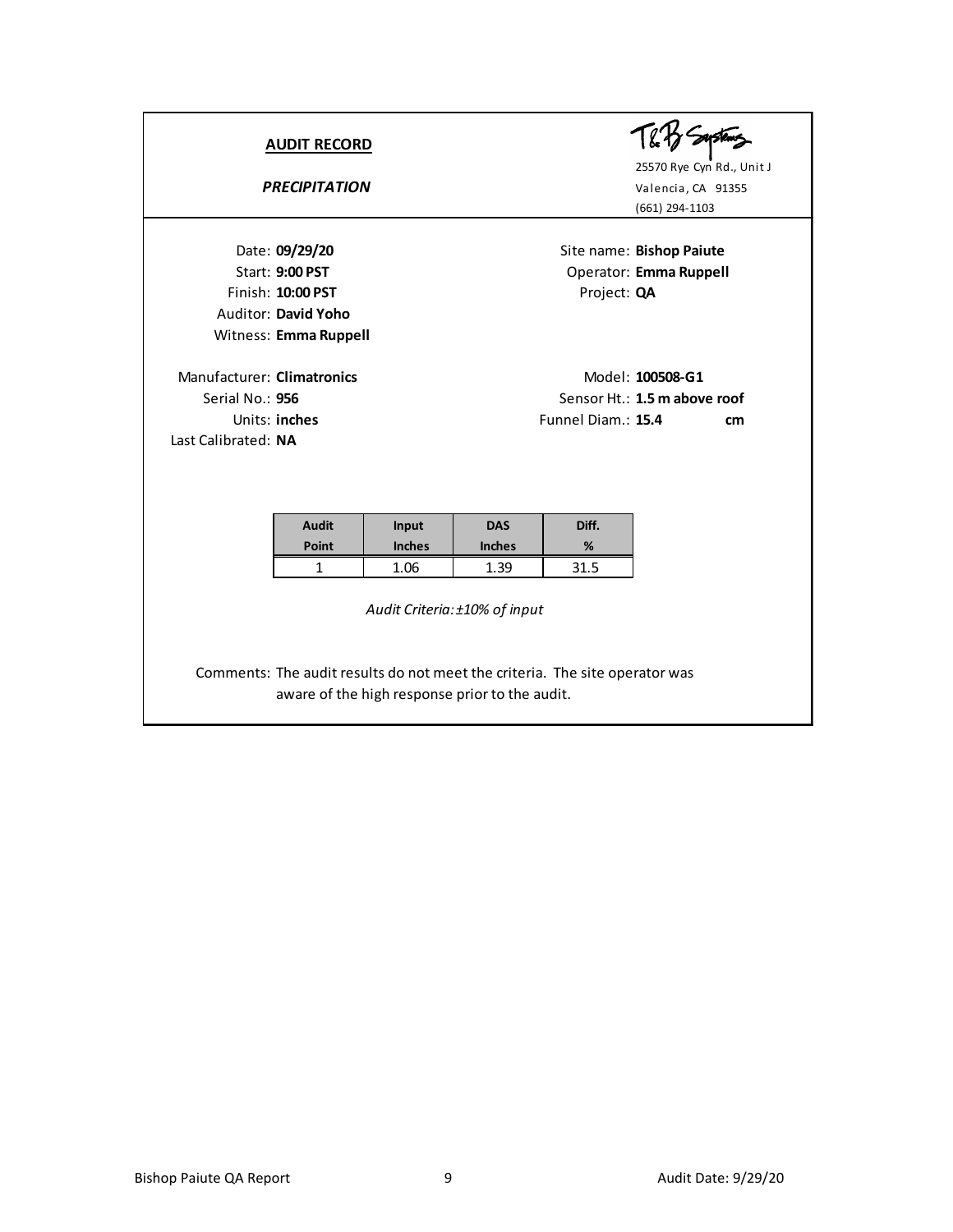# **SOLAR RADIATION** Valencia, CA 91355

Finish: 13:30 PST Project: QA Auditor: **David Yoho** Witness: **Emma Ruppell**

Sensor Mfg: K&Z Model: SP-Lite Serial No.: **113299** Sensor Ht.: **8 meters** Range: **0 - 2.145 Langleys/min** Last Calibrated: **NA**

てどろ *Souster* 

25570 Rye Cyn Rd., Unit J (661) 294-1103

Date: **9/29/20** Site name: **Bishop Paiute** Start: **10:00 PST** Operator: **Emma Ruppell** 

| <b>Audit</b><br>Point | <b>Input</b><br>L/min | <b>DAS</b><br>L/min | % Diff |
|-----------------------|-----------------------|---------------------|--------|
|                       | 0.957                 | 0.912               | -4.7   |
|                       |                       | 0.890               | $-5.0$ |

*Criteria: ± 10%*

Comments: No problems were noted.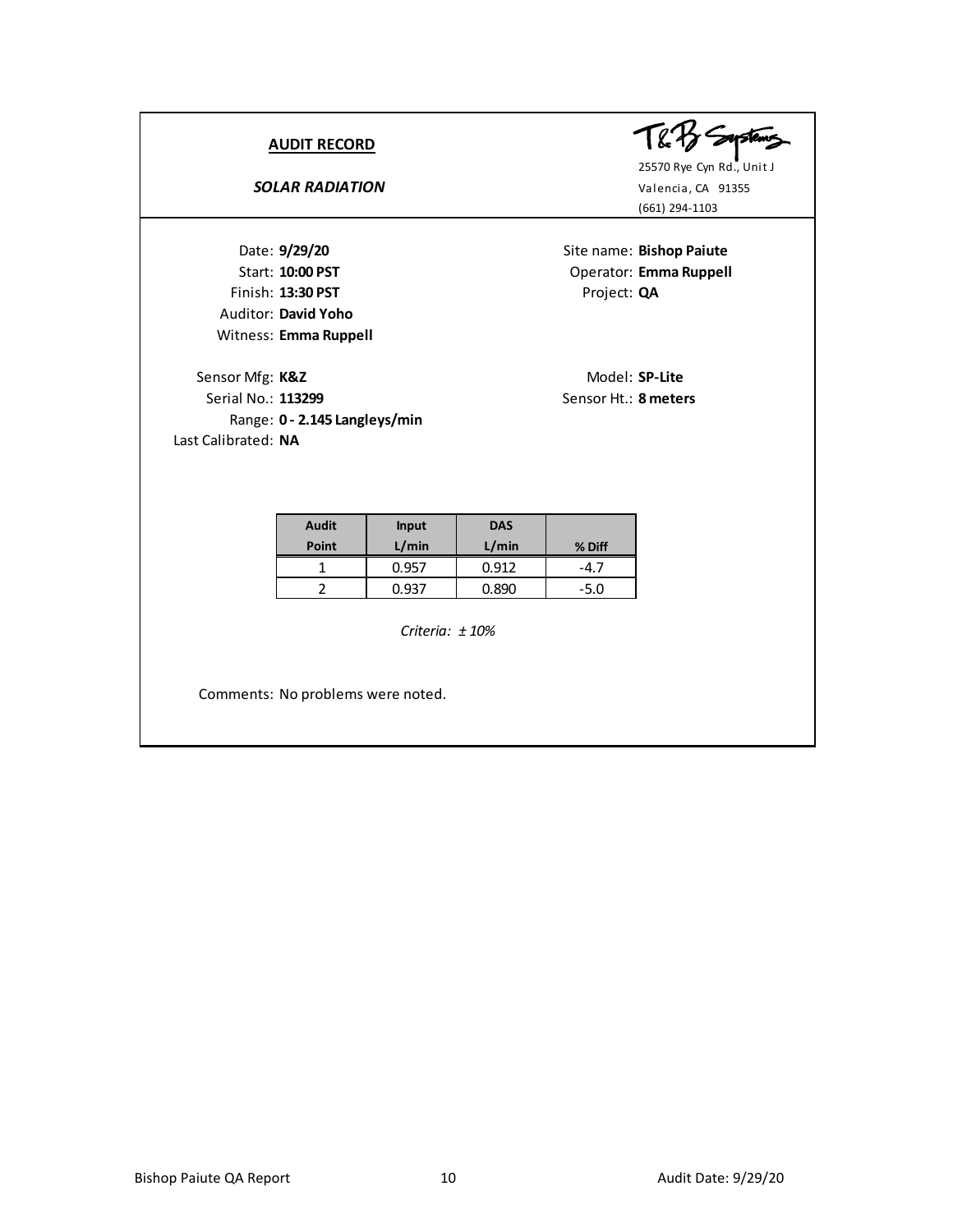|                            | <b>AUDIT RECORD</b><br><b>PRESSURE</b> |       |            |                 | 25570 Rye Cyn Rd., Unit J<br>Valencia, CA 91355<br>(661) 294-1103 |
|----------------------------|----------------------------------------|-------|------------|-----------------|-------------------------------------------------------------------|
|                            | Date: 09/29/20                         |       |            |                 | Site name: Bishop Paiute                                          |
|                            | Start: 10:00 PST<br>Finish: 13:30 PST  |       |            |                 | Operator: Emma Ruppell                                            |
|                            | Auditor: David Yoho                    |       |            | Project: QA     |                                                                   |
|                            | Witness: Emma Ruppell                  |       |            |                 |                                                                   |
| Manufacturer: Climatronics |                                        |       |            |                 | Model: 1022761                                                    |
| Serial No.: 87             |                                        |       |            | Sensor Ht.: 2 m |                                                                   |
| Units: mb                  |                                        |       |            |                 |                                                                   |
| Last Calibrated: NA        |                                        |       |            |                 |                                                                   |
|                            |                                        |       |            |                 |                                                                   |
|                            |                                        |       |            |                 |                                                                   |
|                            | <b>Audit</b>                           | Input | <b>DAS</b> | Diff.           |                                                                   |
|                            | Point                                  | mb    | mb         | mb              |                                                                   |
|                            | 1                                      | 8784  | 874.2      | $-42$           |                                                                   |

*Audit Criteria: ± 3.0 mb*

Comments: The audit results do not meet criteria. The sensor factor was adjusted in the logger program and audit point 2 is the comparison following the adjustment.

1 878.4 874.2 -4.2 2 878.4 878.4 0.0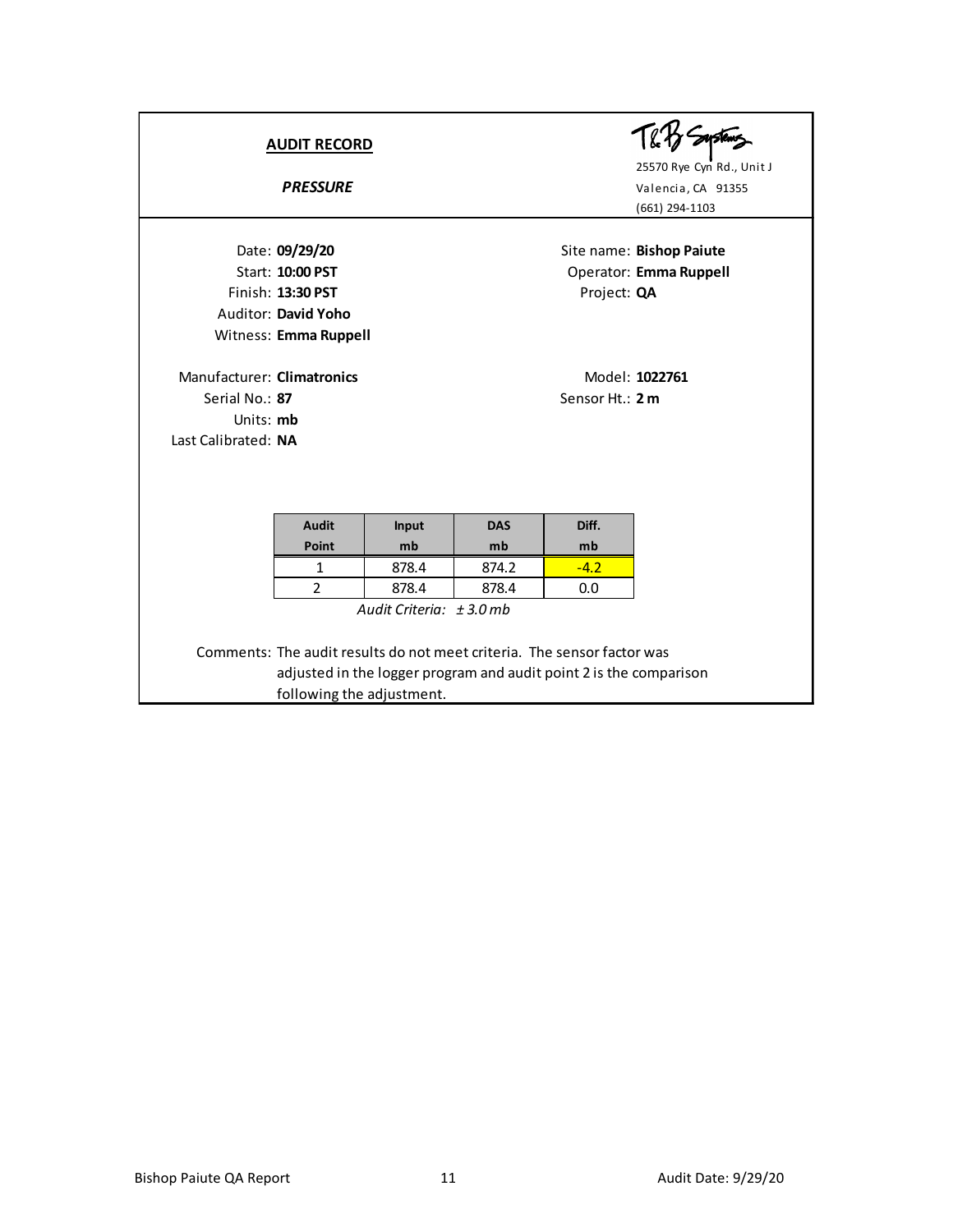## **RELATIVE HUMIDITY** Valencia, CA 91355

Finish: 13:30 PST Project: QA Auditor: **David Yoho** Witness: **Emma Ruppell 09/29/20**

Sensor Mfg: **Climatronics** Model: NA Serial No.: **NA** Sensor Ht.: **9 meters** Range: **0-100 %** Last Calibrated: **NA**



(661) 294-1103

Site name: Bishop Paiute Start: **10:00 PST** Operator: **Emma Ruppell** 

| <b>Audit</b> | <b>Input</b>              | <b>DAS</b>    | Diff. |
|--------------|---------------------------|---------------|-------|
| Point        | <b>RH (%)</b>             | <b>RH (%)</b> | %     |
|              | 13.6                      | 15.8          | 2.2   |
|              | 12.2                      | 16.1          | 3.9   |
|              | 10.0                      | 14.0          | 4.0   |
|              | $C_{\text{min}} = 1.4001$ |               |       |

*Criteria: ± 10%*

Comments: No problems were noted.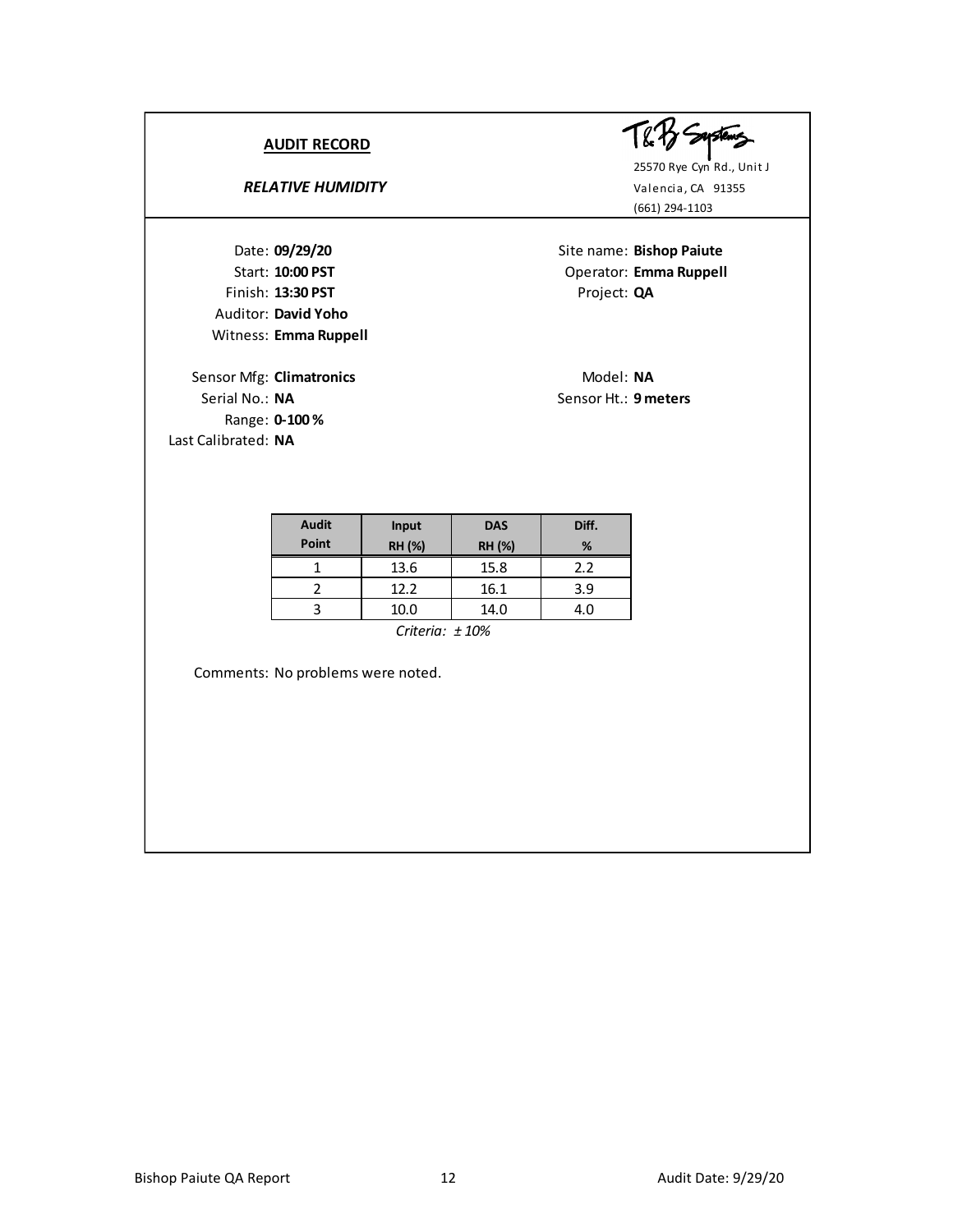Finish: 14:30 PST Project: QA Auditor: **David Yoho** Witness: **Emma Ruppell**

Sampler: **TEOM (PM10)** Make: Thermo Serial No.: **1405A231661508** Model: **1405** Last Calibrated.: **9/25/20**

Amb. Press: **25.79 in. Hg** Model: Alicat FP25 Amb. Temp.: **29.5 °C**

T Case (<sup>o</sup>C): **50.00** T Cap (<sup>o</sup> T Air  $(^{\circ}C)$ : 50.00

25570 Rye Cyn Rd., Unit J **PM** 10<br> **PM** 10<br> **PM** 10<br> **PM** 10<br> **PM** 10<br> **PM** 10<br> **PM** 10<br> **PM** 10<br> **PM** 10

(661) 294-1103

Date: **09/29/20** Site name: **Bishop Paiute** Start: 13:30 PST Operator: **Emma Ruppell** 

**Flowmeters** 

T Cap (°C): **50.00** C): **50.00** F Main (lpm): **3.00** F Aux (lpm) **13.70**

|                  | Audit                  | <b>Site</b>       | Diff.    |
|------------------|------------------------|-------------------|----------|
| Main             | $2.81$ lpm             | 3.00 lpm          | 6.8%     |
| <b>Bypass</b>    | 13.26 lpm<br>13.70 lpm |                   | 3.3%     |
| Total            | 16.07 lpm              | 16.70 lpm         | 3.9%     |
|                  |                        |                   |          |
| Amb <sub>T</sub> | 29.5 $\degree$ C       | 29.9 $^{\circ}$ C | 0.4      |
| Amb <sub>P</sub> | 0.864 atm              | 0.862 atm         | $-0.002$ |

*Audit Criteria: Flow - ± 10%; Total 15.00 - 18.34 lpm Amb T - ± 2 <sup>o</sup> C Amb P - ± 0.013 atm*

#### **Leak Check**

| Main:   | $0.00$ lpm  | Audit Criteria: | $< 0.15$ lpm |
|---------|-------------|-----------------|--------------|
| Bypass: | $-0.02$ lpm |                 | $<$ 0.60 lpm |

#### **Mass Transducer Calibration Verification**

| <b>Cal Filter</b><br>Weight<br>(g)                                               | Frequency<br>(w/o filter)<br>(Hz) | <b>Frequency</b><br>(with filter)<br>(Hz) | Audit K <sub>o</sub> | <b>Actual K</b> <sub>0</sub> | Error<br>(%) |
|----------------------------------------------------------------------------------|-----------------------------------|-------------------------------------------|----------------------|------------------------------|--------------|
| <b>NA</b>                                                                        | <b>NA</b>                         | <b>NA</b>                                 | ΝA                   | ΝA                           | <b>NA</b>    |
| Audit Criteria: $+2.5%$                                                          |                                   |                                           |                      |                              |              |
| Comments: No problems were noted. A mass transducer calibration verification was |                                   |                                           |                      |                              |              |

not performed.